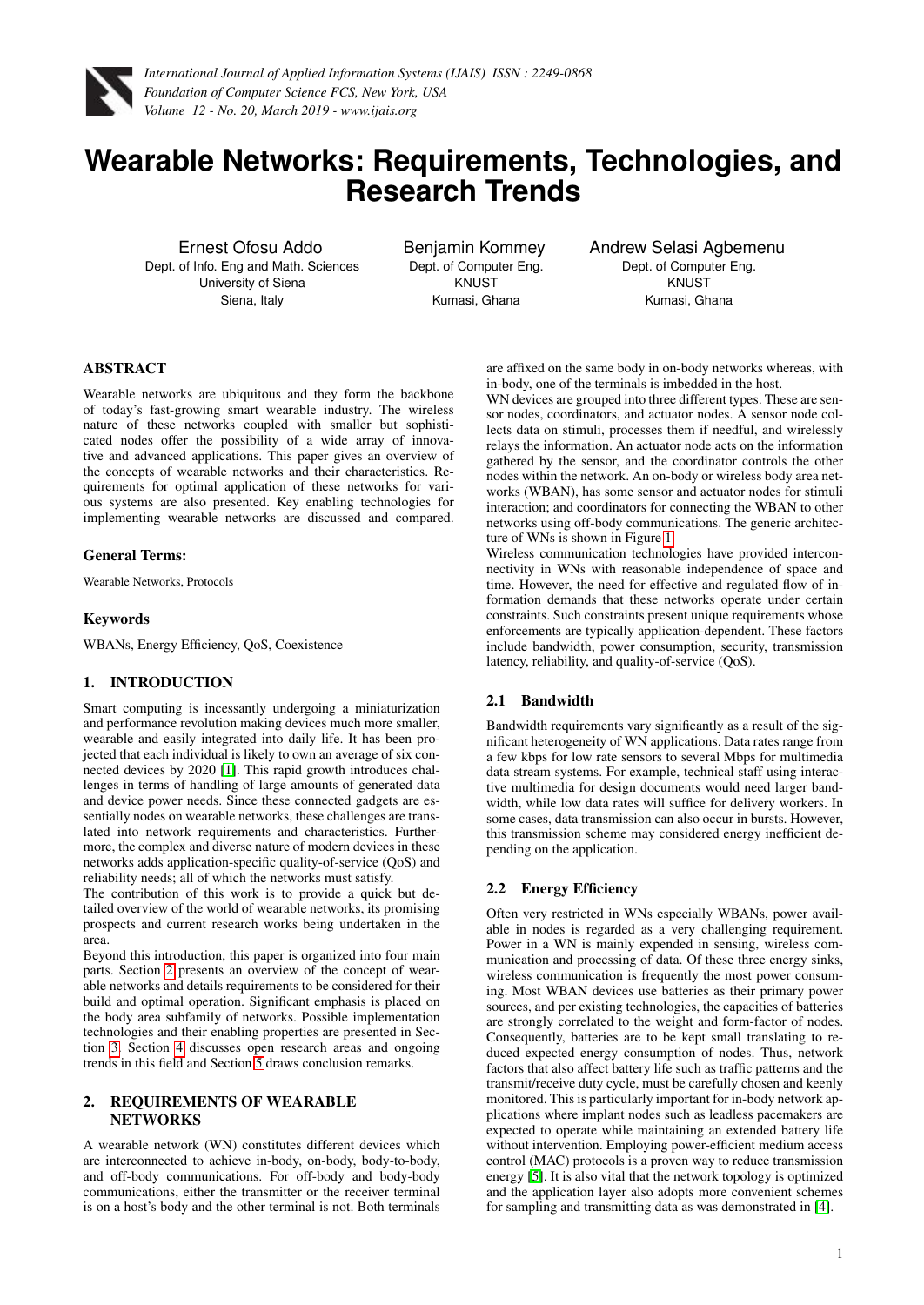



<span id="page-1-1"></span>Fig. 1. Generic architecture of WNs

# 2.3 Privacy and Security

In WNs, it is strongly desired that privacy of data in a WBAN and over off-body networks is rigorously upheld. This is particularly important for wireless media, which are inherently less secure. Therefore, data must be encrypted at all times to protect the user's privacy. Introducing security and privacy protection schemes into networks are computationally expensive and as a result, increases the energy costs. These protective mechanisms should, therefore, be as energy efficient and lightweight as possible[\[8\]](#page-6-3). Overly secure systems can also be detrimental in some critical network applications.

In WBANs, security of data is measured against four yardsticks: data confidentiality, authenticity, integrity, and freshness [\[8\]](#page-6-3). The data confidentiality metric deals with the assurance that transmitted data can only be accessed by authorized individuals and is strictly private. With data authenticity, efforts are made to ensure that the data being received is sent by the claimed sender. Similar to authenticity but with focus on data, data integrity assesses the tamper-free nature of the received information. Freshness guarantees that information received is recent and not a replay of older data, which is a common cyber attack strategy.

## 2.4 Reliability and QoS

WBANs are widely used in time-critical medical/non-medical applications. Real time and guaranteed data delivery is very essential for these operations. This can be achieved with high transmission reliability and low latency. These requirements generally rely on how well the lower network layers are designed [\[5\]](#page-6-1). Optimum network efficiency and reliability are achieved if MAC protocols are designed application-specific. Reliability can be provided in terms of the acceptable transmission loss ratio (TLR) which inversely depends on data rates. Lower rate networks handle high TLR fairly well whiles lower TLRs are more suitable for higher bandwidth applications. The requirement can also be quantified with other QoS metrics like delay jitter and delay profile. Delays and packet loss rates can be reduced by using suitable channel access, packet re-transmission, and enhanced scheduling schemes.

#### <span id="page-1-0"></span>3. WEARABLE NETWORK TECHNOLOGIES

In recent years, various technologies have been used in WN research works as well as commercial systems. These technologies are often categorized based on their location in the wireless network ecosystem shown in Figure [2.](#page-2-0) This classification indicates the type of wireless specification that the technology is and defines its appropriate use regarding off-body, body-to-body, on-body, or in-body communications. Nonetheless, there are existing research works and commercial products that have used both body-to-body and off-body technologies to achieve on-body communications. A WBAN technology operates close to the host body and has limited communication ranges typically 1-2m. WBANs are useful for in-body and on-body node interconnection and communications. WPANs are networks in the immediate environment around a user. Communication on WPANs can reach up to a 10m range for high bandwidth applications and several dozen meters for low bandwidth applications [\[8\]](#page-6-3). WLANs have ranges reaching hundreds of meters and communication in WANs can be achieved using satellite links. WMANs and WANs will not be discussed in this work.

#### 3.1 WLAN technologies

*3.1.1 WiFi.* WiFi is a radio technology based on the IEEE 802.11 standard which defines the PHY and MAC layers. In infrastructure mode, compatible devices can connect directly to the Internet via an access point (AP). WiFi generally operates on the 2.4 GHz and 5 GHz ISM (Industrial, Scientific, and Medical) radio bands and when running on suitable hardware at close range, speeds that vary from 11 Mbps to 1 Gbps can be achieved depending on the version of the WiFi.

The 802.11 MAC layer protocol supports two modes. These are the Distributed Coordination Function (DCF) and Point Coordination Function (PCF) modes [\[3\]](#page-6-4). In DCF mode, the carriersense multiple access with collision avoidance (CSMA/CA) scheme is employed for channel access hence no central device controls communication. In PCF mode, which is not used in practice[\[10\]](#page-6-5), the AP monitors each node and oversees the process of communication. Though a WLAN technology, WiFi is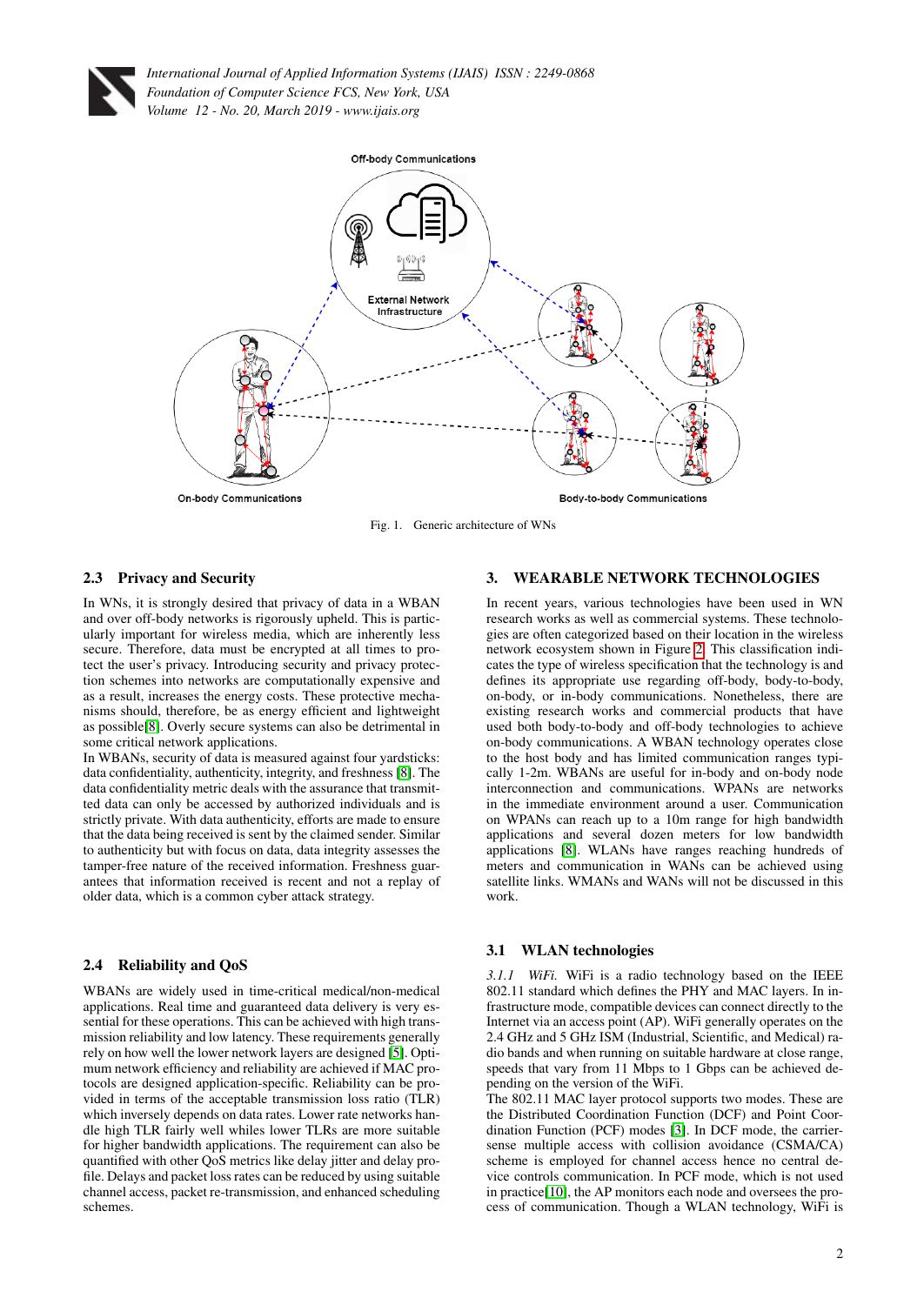



<span id="page-2-0"></span>Fig. 2. The ecosystem of wireless networks

used in some WNs for on-body communications where nodes need to stream huge bandwidth traffic with minimum possible lag. However, this feature comes at high power costs. Wi-Fi Protected Access protocols: WPA, WPA2, and WPA3 are options for securing WiFi based WNs.

## 3.2 WPAN technologies

*3.2.1 Bluetooth: Classic and Low Energy.* The 802.15.1 standard forms the foundation of the Bluetooth technology. Bluetooth operates on the 2.4 GHz ISM band and has about a 10- 50m communication range. Bluetooth employs a master/slave network architecture where each master node can control a maximum of 7 active and 255 inactive (or parked) slave devices. Bluetooth networks are known as piconets and by using a bridge slave, multiple piconets can be interconnected to form a scatternet<sup>[\[3\]](#page-6-4)</sup> as shown in Figure [3.](#page-2-1)



<span id="page-2-1"></span>Fig. 3. Two Bluetooth piconets connected to form a scatternet

The 802.15.1 MAC layer protocol uses a time division multiplexing (TDM) scheme known as time division duplex for polling. In this scheme, a master polls each slave node in one time slot to inquire if it has data to transmit. The slave sends data to the master in the next slot, if there is any to send. Polling is done periodically to keep slaves synchronized even if there is no data to be exchanged. Slaves cannot communicate directly with each other. Information must be relayed through the master node in a cluster fashion. Through the basic rate, each piconet supports a reliable 64 kbps master-slave communication in each direction.

As part of the Bluetooth 4.0 standard released in 2010, the Bluetooth Low Energy (BLE) came as a low power alternative to Classic Bluetooth. BLE has a less complex stack and works well with short-range communications. By using about half the

number of frequency channels as its predecessor, BLE achieves device synchronization and discovery in less time. This makes BLE a candidate for time-critical and resource-limited networks. Bluetooth Low Energy also provides highly reliable data transfer providing up to 1 Mbps data rate and a power-efficient idle mode [\[5\]](#page-6-1). Bluetooth Classic uses algorithms based on the SAFER+ block cipher to implement confidentiality, authentication, and shared secret key derivation. BLE utilizes a Counter Mode CBC-MAC based encryption algorithm.

*3.2.2 ZigBee.* The IEEE 802.15.4 standard defines lower layer characteristics for the operation of power-efficient low-rate WPANs which achieves a typical 10-100m radio range. It serves as the basis for ZigBee which extends the standard by building the higher layers.

The PHY layer supports three ISM bands: 868 MHz for Europe (1 channel), 915 MHz for North America (30 channels), and 2.4 GHz for other jurisdictions worldwide (16 channels). Nodes in an 802.15.4 based network are categorized as either full function devices (FFDs) or reduced function devices (FFDs). FFDs supports all of 802.15.4's characteristics and can communicate with all devices in the network. They are also capable of extending networks thus each netwok must at least have an FFD. RFDs, on the other hand, are low-power, low complexity devices that can only communicate with an FFD. Star and peer-to-peer are the two network topologies natively supported by 802.15.4. The MAC layer protocol operates in either the non-beacon or



Fig. 4. Native topologies in 802.15.4 (a) Star (b) Peer-to-Peer

beacon modes. In the non-beacon mode, nodes access a channel by simply using un-slotted CSMA/CA. In the beacon mode, an FFD controls data transmission by using periodic beacons for synchronization. The beacon mode uses a super frame (Figure [5\)](#page-3-0) which is divided into a time-slotted active period and an inactive period where devices sleep. Active periods have three parts:

#### —Beacon

- —Contention Access Period (CAP)
- —Contention Free Period (CFP)

At the start of an active period, the coordinator sends beacon frames with the period duration information. Following the beacon is the CAP where nodes transmit data using slotted CSMA/CA. CFP, which has 7 Guaranteed Time Slots (GTSs), begins after CAP ends. CFP uses the GTSs to accommodate time critical data.

ZigBee adds mesh networking to the underlying radio by splitting FFDs into coordinators and routers. ZigBee coordinators are responsible for initializing, maintaining and stores information about the network. With the star topology, the coordinator acts as the central node and routers are used as end devices. In meshes and trees, routers to extend networks. Routers route data using Ad hoc On-Demand Distance Vector Routing (AODV).

ZigBee uses a 128-bit AES algorithm for security. The algorithm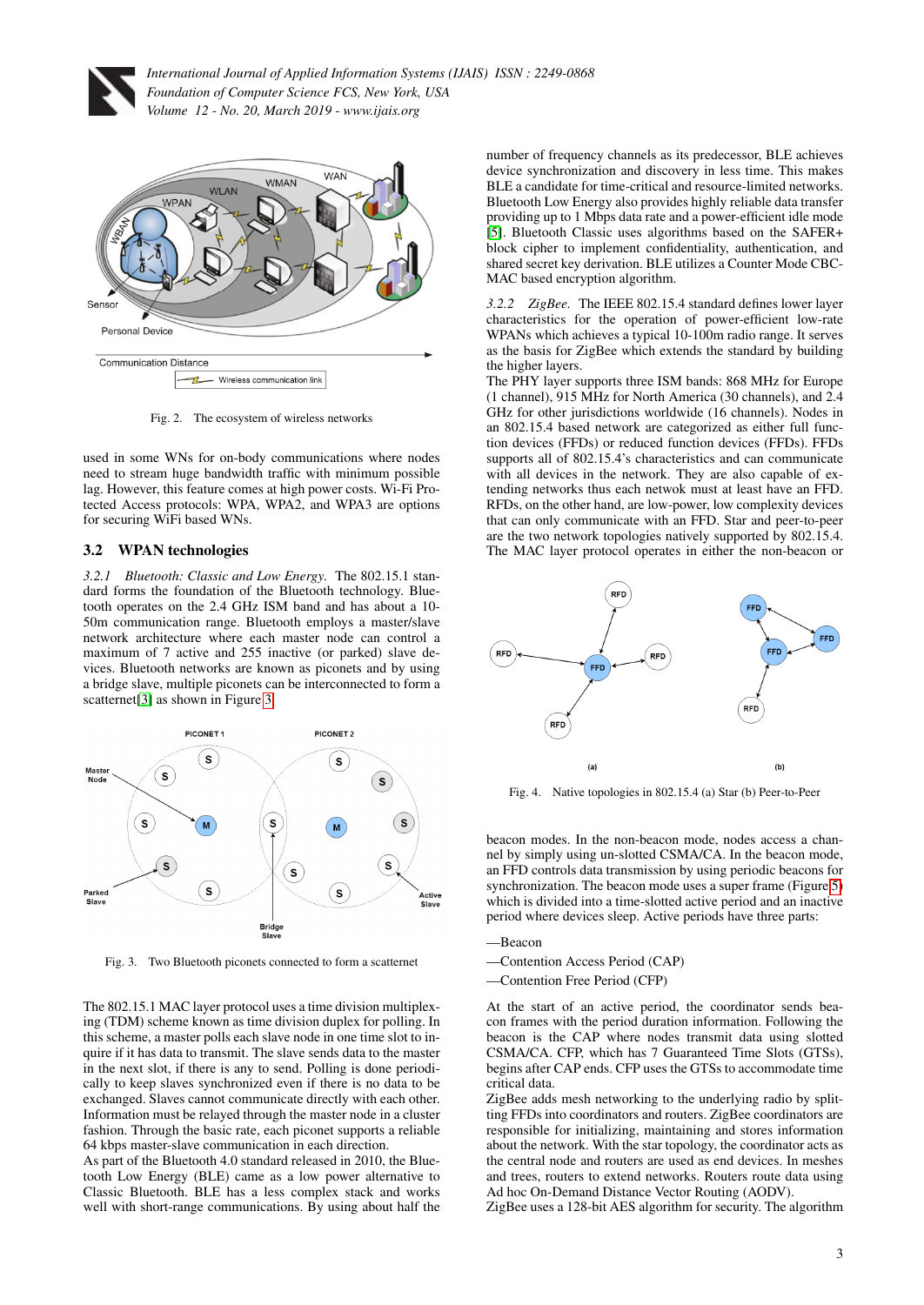



<span id="page-3-0"></span>Fig. 5. 802.15.4 MAC protocol beacon mode frame structure

includes methods for key generation and transport, and frame protection.

## 3.3 WBAN technologies

WBAN is widely used as an efficient paradigm for e-health applications where tiny nodes are used to collect body health indicators. Initially, WBANs had been thought of as a trivial extension of wireless sensor networks (WSNs). However, there are major differences between WSNs and WBANs. Firstly, WBANs have stricter size and energy limitations. In WBANs, node transmitter power is much limited due to health hazard concerns and this reduces radio range. Furthermore, unlike WSN, data in WBANs hold very personal information which makes security and reliability issues very crucial [\[7\]](#page-6-6). Finally, WBANs typically use fewer heterogeneous and non-redundant nodes with different demands and properties whereas WSNs mostly use many homogenous nodes which perform similar functions. Consequently, WBANs impose more stringent constraints making existing WSNs protocols ill-suited for WBANs.

Bluetooth has been adopted in the implementation of some WBAN applications [\[11\]](#page-6-7). However, the small size networks, (higher) bandwidth and power requirements; and single-hop communication of the 802.15.1 standard makes Bluetooth an inefficient choice. BLE was introduced to meet the needs of WBANs applications. With BLE, lower power expenditure is achieved using low duty cycle operation. Nonetheless, this energy-saving strategy is inappropriate for certain WBAN applications such as health monitoring which depend heavily on frequent data reporting.

ZigBee offers larger coverage area and lower power consumption compared to Bluetooth. However, Zigbee's lower data rate results in increased delays due to extended channel fading [\[7\]](#page-6-6). This is unsuitable for time critical applications.Therefore, Zigbee fails to offer sufficient QoS for every WBAN application.

*3.3.1 The IEEE 802.15.6 WBAN standard.* Given the limitations of Bluetooth and Zigbee, the IEEE 802.15.6 standard has been recently developed to dedicated WBAN technology. 802.15.6 was designed to provide a low-power, short-range, and highly reliable in-body or on-body communications. The standard uses different frequency bands defined by different PHY layers. These are the

- —Human Body Communication (HBC) band :10-50 MHz
- —Narrowband (NB): 0.4, 0.8, 0.9, 2.3, and 2.4 GHz

—Ultra Wideband (UWB): 3.10-11.20 GHz

However, not all the bands are suited for every WBAN application. For instance, HBC is incapable of supporting voice or video applications and UWB operation falls out of the unlicensed ISM bands and can only be used by authorized persons or institutions.

*3.3.2 MAC layer protocols for WBAN.* Various MAC protocols have been proposed for WBAN in order to address the rigorous communication requirements discussed above. Since WBANs and WPANs are similar in many respects, many of these protocols adopt the 802.15.4's superframe structure. Nonetheless as aforesaid, 802.15.4 doesn't fair well in WBAN's

high QoS and time-critical communication requirements [\[9\]](#page-6-8). Discussed below are proposed WBAN-specific protocols that do not adopt this structure[\[12\]](#page-6-9). Emphasis is placed on how energy inefficiencies resulting from idle listening, collision, control overhead, and overhearing are tackled.

#### *Battery-Aware TDMA Protocol*

This protocol is designed to maximize the network lifespan. Variables such as queuing characteristics and battery properties are considered in the design. The problem of idle listening is addressed by using a cyclic wakeup mechanism. Each node is assigned a dedicated GTSs wherein data is transmitted when the coordinator's beacon is received. This ensures timely packet delivery and reliability. End nodes remain in sleep mode for an inactive period of time to save energy. this protocol, however lacks a mechanism defined for emergency data.



Fig. 6. Battery-Aware TDMA Protocol frame structure

#### *Priority-Guaranteed MAC Protocol*

Here, the active period is subdivided into 5 parts to handle various traffic types. Control Channels AC1 and AC2 are used for randomized ALOHA-based uplink control of critical health applications and consumer electronics applications respectively. Additional slots: TSRP and TSRB, are reserved for periodic and burst data respectively. Nodes are synced by a beacon and they transmit data in GTSs. The protocol's primary drawbacks are frame complexity and intolerance to emergency data traffic.



Fig. 7. Frame structure of the Priority-Guaranteed MAC Protocol

## *Energy-Efficient Medium Access Protocol (EMAP)*

EMAP centrally controls periodic sleep and wakeup mechanisms in order to maximize energy efficiency. A star topology with a central coordinator is assumed to control with up to a maximum of 8 slave nodes. EMAP has 3 operational parts: link establishment, alarm process and wakeup scheduling. When a node requests to join the cluster, link establishment is triggered. Each successfully linked device is then given with a different sleep time to avoid overhearing and idle listening. The alarm process is initiated to facilitate communication of emergency data. The Wakeup Fallback Time (WFT) mechanism is used to ensure reliable communication. The drawbacks of EMAP are highly complex implementation, lack of on-demand data mechanism, limited node number and slow per node link establishment process.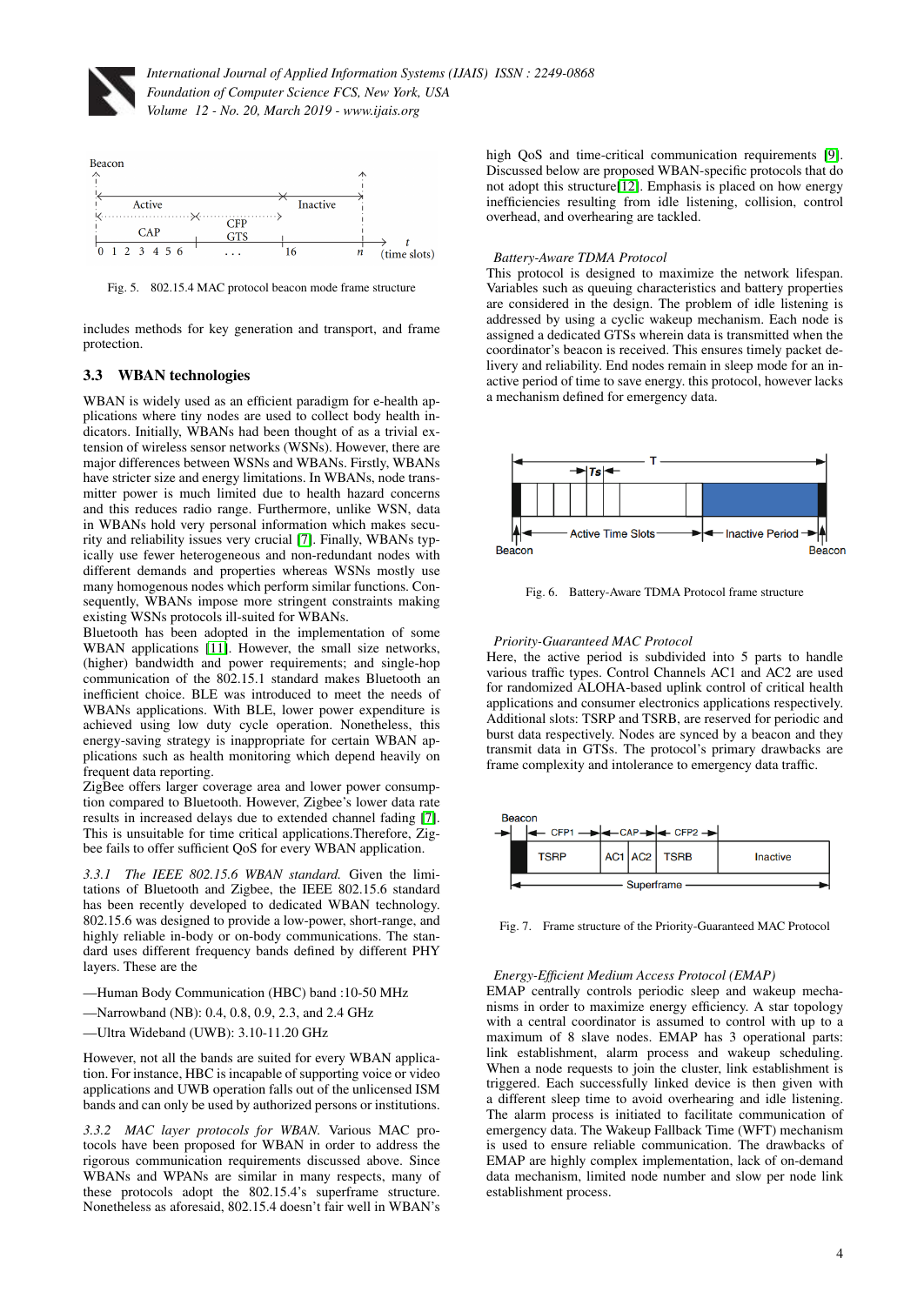

#### *A Power-Efficient MAC Protocol for WBANs*

This protocol uses two wakeup mechanisms to improve transmission reliability required by varied traffic types. Traffic-based wakeup handles normal traffic whiles the wakeup radio mechanism manages emergency/on-demand traffic. A new superframe structure is defined which is divided into beacon, Configurable CAP (CCAP) which uses slotted ALOHA for short data bursts, and CFP for collision free communication. An applicationdependent traffic-based wakeup table is maintained by the coordinator for control. Energy losses due to idle listening and overhearing is eliminated.

#### *Energy-Efficient Low Duty Cycle (ELDC) MAC Protocol*

ELDC efficiently utilizes TDMA to maximize network life and accommodate large data streaming. A master node is tasked with network synchronization and coordination. The multi-slotted frame is divided into node-dedicated and reserved time slots. Reserved time slots facilitate emergency/on-demand traffic communication. Guard bands are inserted between successive slots to prevent packets transmission collisions due to clock drifts.



Fig. 8. ELDC MAC Protocol frame structure

## *BodyMAC*

BodyMAC improves energy efficiency by using TDMA-defined uplink and downlink subframes. The protocol achieves improved control packet transmission and network stability using 3 efficient and flexible bandwidth management procedures to support different data streaming. These are the Periodic Bandwidth, Burst Bandwidth and Adjust Bandwidth procedures. The downlink manages on-demand traffic while a beacon syncs nodes. The uplink subframe is divided into a CSMA/CA-based CAP and CFP. In CAP, nodes send requests to the coordinator for GTSs. Nodes are assigned GTSs for energy efficient collision-free communication in CFP.



Fig. 9. ELDC MAC Protocol frame structure

#### *Heartbeat-Driven MAC Protocol (H-MAC)*

H-MAC employs the heartbeat rhythm for synchronization instead of periodic coordinator control messages. Each node gathers the rhythm information from sensory data for syncing. This reduces overall energy consumption and controls idle listening and overhearing. The protocol adopts the star network

topology where a coordinator calculates the sync frame cycle. H-MAC assigns GTSs to sensor nodes for collision-free data communication. A limit to this protocol is the fact that not all sensors can access the heartbeat rhythm. Thus, nodes cannot by synced with the system. Attempts to integrate such sensors with other nodes to access the rhythm increases complexity.

#### *Medical Medium Access Control (MedMAC) protocol*

MedMAC improves power efficiency and channel access by utilizing the TDMA approach to assign variable length and application-dependent GTSs to end nodes. An optimal contention period is utilized for initializing network and managing low data streaming and emergency traffic. Coordinator and nodes syncing is achieved by timestamp scavenging with the Adaptive Guard Band Algorithm (AGBA). Synchronization using AGBA and unique GTS assignment eliminates packet collision. AGBA defines guard band sizes by using the Drift Adjustment Factor (DAF).

*3.3.3 Network layer protocols for WBANs.* Specialized routing strategies have been proposed to meet WBAN unique needs. These protocols are generally grouped into Cluster-based, Temperature-aware, QoS-aware, and Postural-Movement-based routing protocols.

#### *Cluster-based routing protocols*

In these protocols, nodes are sectioned into clusters with each cluster selecting one node act as cluster head using different methods. Data from all nodes in a cluster are routed through cluster heads to the central station (sink). This reduces direct interaction between nodes and the sink. Examples of these protocols are AnyBody and Hybrid Indirect Transmission (HIT) [\[8\]](#page-6-3).

#### *Temperature-aware routing protocols*

For wireless transmission in, on or around the human body, important issues such as radiation energy absorption (quantified by Specific Absorption Rate (SAR)) and heating effects are considered. Limiting of radio transmission power or the use of thermal-aware traffic control algorithms are used to reduce tissue heating. Proposed temperature-aware routing protocols include Least Temperature Rise (LTR), Adaptive Least Temperature Rise (ALTR), Thermal-Aware Routing Algorithm (TARA), and Least Total Route Temperature (LTRT) [\[2,](#page-6-10) [8\]](#page-6-3).

#### *QoS-aware routing protocols*

These protocols utilize different modules for different QoS metrics. Examples of protocols are Routing Service Framework, Data-Centric Multi-Objectives QoS-Aware Routing (DMQoS),QoS-Aware Peering Routing for Reliability-Sensitive Data (QPRR), and Reinforcement Learning based Routing Protocol with QoS Support (RL-QRP). [\[2\]](#page-6-10). These protocols have high design complexities due to effective module coordination requirements.

#### *Postural-Movement-based routing protocols*

These protocols are aimed at solving the problem of link disconnection caused by body postures and movements. The protocols choose lowest cost routes to forward the packets from the sensor devices to the sink. The cost function is updated periodically. On-Body Store and Flood Routing (OBSFR), DTN Routing with Dynamic Postural Partitioning, Probabilistic Routing with Postural Link Cost (PRPLC), and Opportunistic Routing protocols are examples [\[2\]](#page-6-10).

*3.3.4 Cross layer protocols for WBANs.* Cross-layer design is a high-interest but less-researched area where effort is made to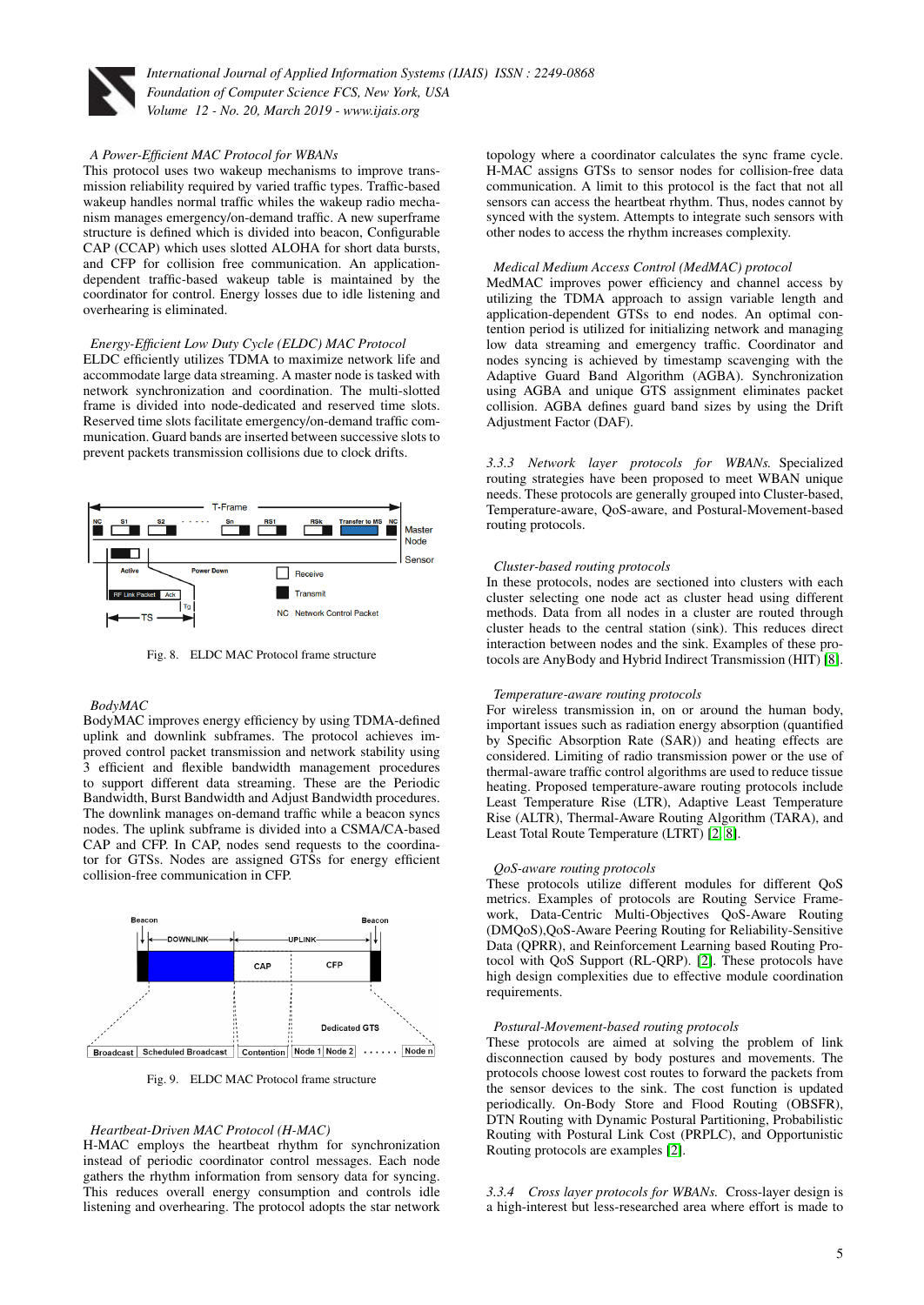

| were it if comparison of not chaoming technologies for wearable herworks |                            |                       |                     |                     |                              |
|--------------------------------------------------------------------------|----------------------------|-----------------------|---------------------|---------------------|------------------------------|
|                                                                          | WiFi                       | Bluetooth             | BLE                 | ZigBee              |                              |
| Parameter                                                                | $(802.11 \text{ a/b/g/n})$ | (802.15.1)            | (802.15.1)          | (802.15.4)          | 802.15.6                     |
| <b>Operational Modes</b>                                                 | Infrastructure<br>Ad-hoc   | Ad-hoc                | Ad-hoc              | Ad-hoc              | Ad-hoc                       |
| <b>PHY Layers</b>                                                        | NB                         | NB                    | NB                  | NB                  | HBC, NB, UWB                 |
| <b>Frequency Bands</b>                                                   | 2.4                        |                       |                     | 0.868               | $0.01 - 0.05$                |
|                                                                          | 5.0                        | 2.4                   | 2.4                 | 0.915               | 0.4, 0.8, 0.9, 2.3, 2.4      |
| (GHz)                                                                    |                            |                       |                     | 2.4                 | 3.10-11.20                   |
| <b>Communication Range</b>                                               | Up to 250m                 | 100m                  | $<$ 100 $m$         | Up to $75m$         | Up to $10m$                  |
| Maximum Data                                                             |                            |                       |                     | 20 Kbps (0.868 GHz) |                              |
|                                                                          | Up to 1 Gbps               | Up to 3 Mbps          | Up to 1 Mbps        | 40 Kbps (0.915 GHz) | 10 Kbps - 10 Mbps            |
| Rate                                                                     |                            |                       |                     | 250 Kbps (2.4 GHz)  |                              |
|                                                                          |                            | Medium                | Low                 | Low                 | Ultralow                     |
| Power Consumption                                                        | $(500 \,\mathrm{mW})$      | $(100 \,\mathrm{mW})$ | $(10 \text{ mW})$   | $(560 \text{ mW})$  | $($ [1 mW for 1 m range)     |
|                                                                          |                            |                       |                     |                     | Inter-WBAN: non-standardized |
| Network Topology                                                         | Infrastructure-based       | Piconet, Scatternet   | Piconet, Scatternet | Star, Tree, Mesh    | Intra-WBAN: 1 or 2 hop star  |
|                                                                          | $\degree$ 2000 nodes       | Up to 8 nodes         | Up to 8 nodes       | Up to $65536$ nodes | Up to 256 nodes per body     |
| <b>Topology Size</b>                                                     | for structured BSS         | per Piconet           | per Piconet         | per network         | Up to 10 WBANs per $6m^3$    |
| <b>Target BAN</b>                                                        |                            |                       |                     | Body-to-Body        | In-Body                      |
| Architectures                                                            | Off-Body                   | On-Body               | On-Body             | Off-Body            | On-Body                      |

<span id="page-5-2"></span>Table 1. A comparison of key enabling technologies for wearable networks

improve the overall efficiency of a network by combining multiple layers of the protocol stack. An alternative approach is entirely abandoning the stratified structure and implementing the needed functionality in separate interactive and dynamic modules. Cross layer protocols for WBANs include Cascading Information Retrieval by Controlling Access with Dynamic Slot Assignment (CICADA), Timezone Coordinated Sleeping Scheduling (TICOSS), and Wireless Autonomous Spanning Tree Protocol (WASP) [\[2,](#page-6-10) [8\]](#page-6-3).

# 3.4 Coexistence and Interoperability in WNs

Nearly all discussed WN related technologies operate in the same frequency bands. This gives rise to phenomena such as adjacent channel interference and other significant interruptions. The issue of coexistence of these technologies is thus a paramount concern for today's hybrid technology applications. Coexistence strategies, both collaborative and non-collaborative, exist to mitigate this problem. These approaches often require information sharing, hence interoperability is very essential. The 802.15.6 standard proposes non-collaborative strategies such as channel hopping, beacon shifting, and superframe interleaving. CSMA/CA is often considered as inherently collaborative scheme since nodes sense the channel before transmitting to avert collision and interference[\[1\]](#page-6-0). The performance of coexistence schemes depends on applications requirements such as mean packet reception ratio, latency, and energy efficiency. Therefore, the optimal scheme can be selected based on binding constraints.

## 3.5 Other Notable Wearable Network Technologies

In addition to the discussed standardized wearable network technologies(summarized in Table [1\)](#page-5-2), other proprietary ones have been developed and tailor-made for some commercial application. These technologies include ANT, Sensium, RuBee, Zarlink, Z-Wave, Wavenis, BodyLAN, EnOcean and ONE-NET, and Dash-7.

ANT, the most popular amongst this group, is an ultra low power multicast WSN technology designed and proprieted by ANT Wireless. It operates in 2.4 GHz ISM band and has a maximum communication range of 100m [\[6\]](#page-6-11). Designed for efficiency, ease of use, and scalability, ANT can easily adopt peer-to-peer, tree, star, and fixed mesh topologies. ANT provides adaptive and flexible isochronous network operation, reliable data communications, and immunity to cross-talk. The ANT protocol stack is

extremely compact, requiring minimal hardware resources and considerably cheap to implement. ANT is a popular choice for sporting wearable applications.

# <span id="page-5-0"></span>4. RESEARCH TRENDS

There are a great deal of research works ongoing in the field of wearable networks towards the enhancement of their architectures and enabling technologies. For WBANs, movements of the human body and shadowing hamper the propagation of electromagnetic waves between nodes. Due to the degenerating effects of frequent time-varying and multipath fading on radio links, the development of accurate and efficient channel, path-loss and mobility characterization models has been subject of active investigation for many researchers.

Additionally, there is focus on developing more MAC protocols that address WBAN specific requirements. In this area, researchers are seeking to further reduce energy dissipation due to overhearing and idle listening by using adaptive duty cycles and blended traditional (random access and scheduled access) protocol methods and properties.

Stronger mechanisms aimed at reinforcing privacy and security in wearable networks also being explored. One of the highinterest security architecture component is the generation and management of keys for safeguarding data authenticity and integrity. A promising new frontier in key management is the use of biometrics where authentication is effected using a person's behavioural or physiological features. Some algorithms which are able generate secure encryption keys using the heartbeat rhythm of a system actor have been developed[\[8\]](#page-6-3).

Software defined multiple-standard cognitive radio and cross layer optimized solutions are widely considered as the future of wearable networks.

# <span id="page-5-1"></span>5. CONCLUSION

This paper has detailed requirements and characteristics of wearable networks and the various technologies available for implementation. The field of wearable networks is a very broad and fast growing one with a nearly endless stream of applications. Ongoing research in the area is very open and promising with cross-layer networking and software defined multiple-standard cognitive radio solutions being the major focus. However, for effective realization of wireless body area network applications with multi-standard nodes, the issues of coexistence and interoperability needs to be critically investigated.